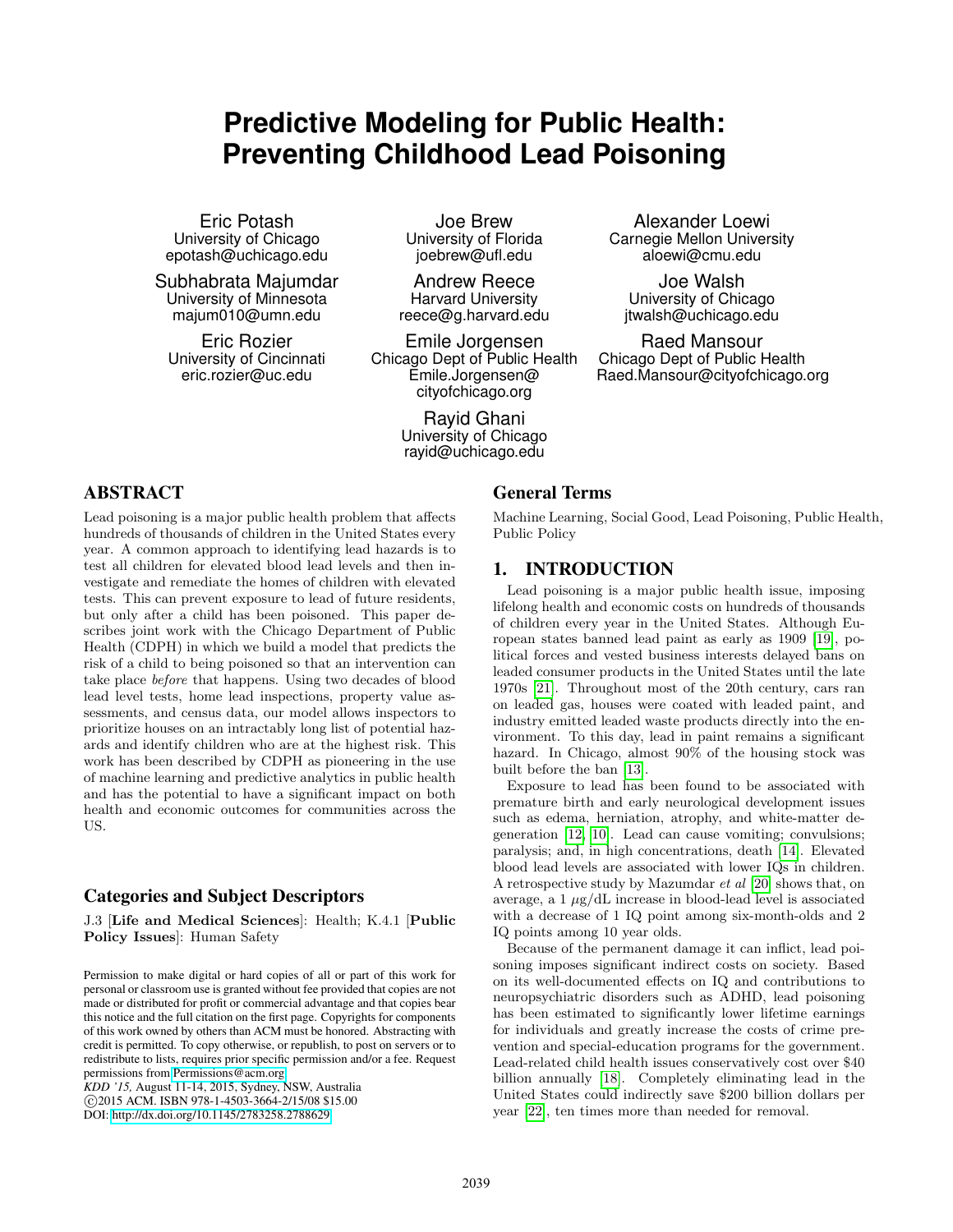

Figure 1: The proportion of blood lead tests conducted each year with a concentration greater than  $5 \mu g/dL$  (blue) and greater than 10  $\mu$ g/dL each year (green).

While the Chicago Department of Public Health (CDPH) devotes an enormous and concerted effort to solving the problem of lead exposure, it is like many American departments of public health in its shortage of resources. At current levels of funding and staffing, it would take CDPH 76 years and \$98 million to inspect—let alone remediate—the 197,157 older buildings in Chicago. The only hope of making a significant impact with the available budget is to use it efficiently.

In collaboration with CDPH, we focused on identifying children who are at risk of lead poisoning and homes that are likely to contain lead hazards so that the hazards can be remediated before the children are poisoned. Our approach uses two decades of blood lead level tests, home lead inspections and remediations, housing records, and census data to build a model that can successfully predict the risk of lead poisoning for individual children.

Based on these results, we are designing experiments to pilot the use of these predictions by CDPH to perform proactive home inspections and targeted education and outreach about lead hazards. In addition, we are working with medical providers in Chicago to deploy our risk score into electronic medical record systems to raise early alerts for blood tests in children with high risk levels. This work has been described by CDPH as pioneering in the use of machine learning and predictive analytics in public health and has the potential to have a significant impact on both health and economic outcomes for communities across the US.

## 2. CURRENT APPROACHES

The current approaches used to deal with lead poisoning are centered around testing children for lead exposure with blood tests and preventing lead exposure by inspecting homes that contain lead hazards. In this section, we describe those approaches, their shortcomings, and the motivation for our work.

The Center for Disease Control (CDC) recommends all children at risk for exposure get a lead test between one and two years of age. This is known to be the period when children start crawling and exhibiting hand-to-mouth behavior, which puts them most at-risk for lead dust ingestion [\[17\]](#page-8-9).



Figure 2: A heatmap of lead poisoning cases in 2012. There are spatial patterns, but space cannot adequately predict lead poisoning alone. There are too many houses in the dark-red (poisoned) areas for the city to inspect.

Our data show that lead levels rise during this period, peaking around age two.

Despite this being well known to public health officials, implementation of these testing recommendations is far from universal. Often, the children least at risk are the most likely to be tested early, and those most at risk do not get tested until well after their period of greatest risk.

In addition to the CDC recommendations, many school districts, including Chicago Public Schools, require children to have had a lead test no more than a year before their matriculation. Again, this requirement may not always be adhered to and misses the most dangerous window—the first two years of the child's life—for lead poisoning. Many of the most vulnerable children are not getting tested early enough.

Screening of blood lead levels in children identifies cases but does not prevent their occurrence. Primary prevention requires that older housing units comply with lead safety standards before they are occupied by children. Though screening and primary prevention work are complementary, the latter is recognized to be more important and far more cost-effective in the effort to eliminate lead poisoning [\[19\]](#page-8-0).

#### 2.1 Problems with current approaches

Despite these guidelines for testing and prevention, problems remain. First, lead inspections and remediation often come too late, after a child has been poisoned. A positive blood test triggers an inspection, and a positive inspection triggers remediation proceedings. CDPH cannot enforce remediation until a child living in a home tests positive. Second, inspectors may focus too heavily on lead paint. While lead paint is the primary cause of poisoning [\[15\]](#page-8-10), there are of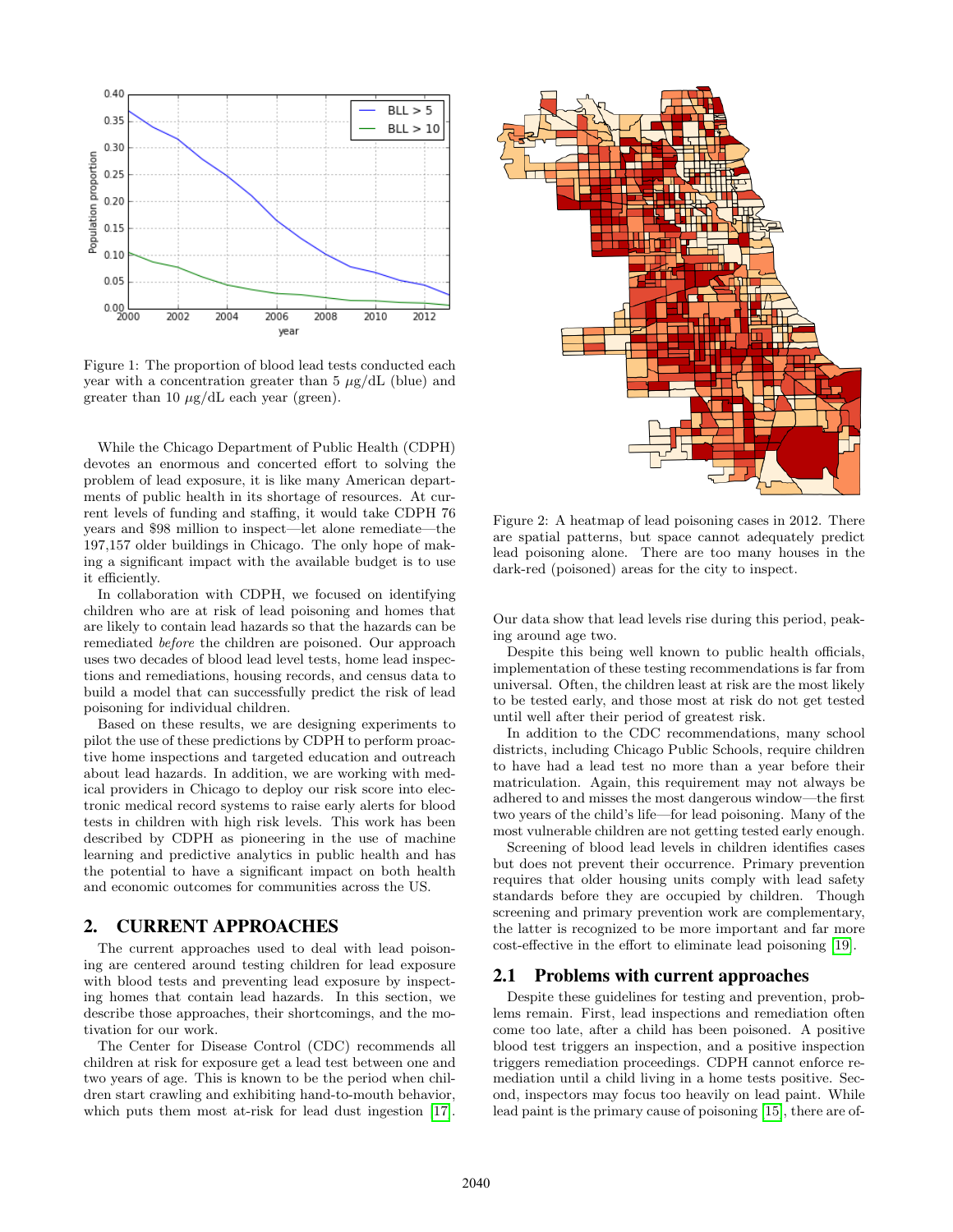Probability of lead poisoning, before and after remediation

<span id="page-2-0"></span>

Figure 3: Mean probability of a house having  $>5\mu$ g/dL BLL pre- and post-remediation

ten multiple sources of poisoning, especially for higher blood lead levels [\[11\]](#page-8-11). In 5% of cases, no source can be identified [\[8\]](#page-8-12). Third, lead continues to poison some segments of society more heavily than others. A survey conducted in two of Chicago's riskiest neighborhoods found that 27% of children had elevated blood lead levels and 61% had never been tested previously [\[13\]](#page-8-2).

Secondary care is a challenge. Lead paint remediation (the removal of leaded paint) and soil abatement, even when conducted by a certified professional, can lead to an increase in BLLs by dispersing lead particulates into the air where they are more accessible to inhalation [\[9\]](#page-8-13). In Chicago, most BLLs drop following the intervention (Figure [3\)](#page-2-0), though the extent to which this is environmental as opposed to behavioral is unclear. Worryingly, in 9.3% of the sample, BLLs increased by at least 5  $\mu$ g/dL following remediation. Approximately 46% of children with BLLs over 10 did not receive adequate follow-up testing [\[16\]](#page-8-14).

#### 2.2 Opportunities for improvement

Since even small quantities of lead are toxic, a transition from secondary (screening) to primary (pre-emptive remediation) care has the potential to dramatically improve health outcomes. However, if not implemented efficiently, prevention could be prohibitively expensive and cannibalize resources for remediating confirmed cases of lead poisoning. This is perhaps the chief impediment to adoption of primary care for lead poisoning.

Fortunately, these challenges of primary care can be mitigated by recent advances in computation. Addressing the scale and complexity of lead-related data is both practical and affordable. Likewise, recent improvements in the quality, scope, and availability of data make the task of predictive lead poisoning prevention feasible. The availability of public infrastructure data, combined with the digitization of medical and inspections and remediation records, offer public-health practitioners the opportunity to model the risk factors associated with lead poisoning, thereby enabling them to target interventions, prevent illness, and use their resources efficiently.

## 3. OUR SOLUTION

The solution we developed to predict risk for lead poisoning is based on a variety of data sources. We obtained data from the Chicago Department of Public Health that consists of blood lead level (BLL) tests and home-inspection records, combined that with housing records and other public data (described in detail below), and built a classifier to predict the risk of lead poisoning. The city of Chicago has adopted the CDC definition of lead poisoning of a BLL of  $5 \mu g/dL$ .

Our system consists of the following components:

- 1. Data Integration and Cleaning
- 2. Feature Generation
- 3. Model Selection and Training
- 4. Model Validation
- 5. Deployment and Implementation

The next several sections describe each of the components in more detail.

#### 4. DATA SOURCES

CDPH has two been collecting key data sources that form the basis of our predictions:

- 1. Blood Lead Level Tests: We were given the results of all 2.5 million BLL tests conducted in Chicago from 1993 through 2013. This corresponds to roughly 1 million children (see Section [5](#page-3-0) for record linkage), with about 40,000 children born in the city every year and an average of 2.5 tests per child. Clinics submit the BLL test results to the Illinois Department of Public Health (IDPH) and IDPH transfers the results to CDPH daily.
- 2. Home Lead Inspection Records: We were also given 120,000 home-inspection records from the same time period (1993-2013). These reports detail the inspector's findings when they are sent to a home suspected of being hazardous. The most important entries in our model are those corresponding to the date of a house's initial inspection and the date at which it was deemed to be in compliance with lead-safety standards.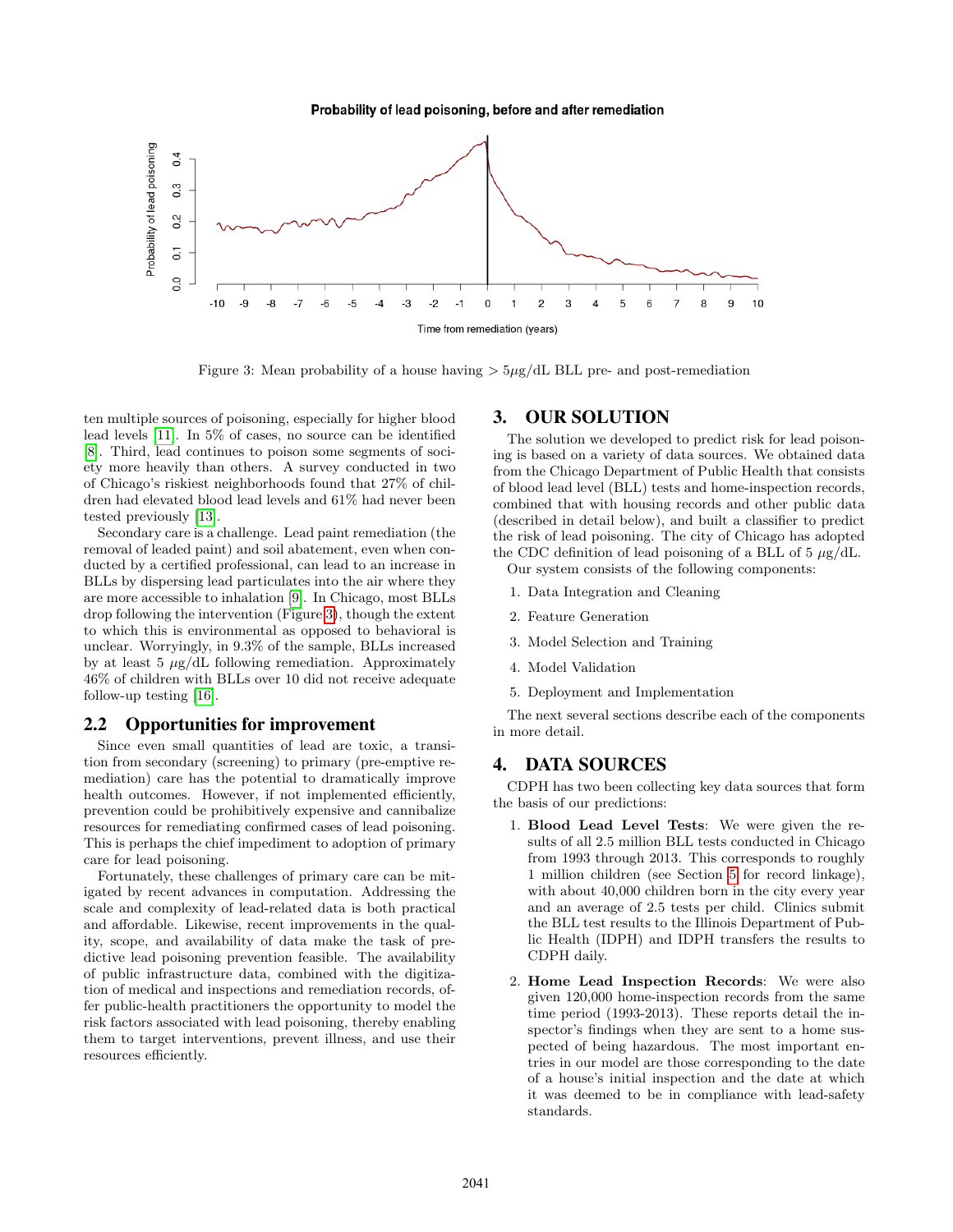We augment these two sources with a variety of publicly available data. The city's building footprint data [\[1\]](#page-8-15) contains building characteristics such as year of construction, physical condition, number of units, stories (floors), and vacancy status. The city also provides shapefiles of the census tract [\[2\]](#page-8-16) and ward [\[3\]](#page-8-17) boundaries. The Cook County Assessor's Office [\[5\]](#page-8-18) has data on the assessed property value and building classification.

The American Community Five-Year Survey [\[7\]](#page-8-19) contains census tract variables such as socio-demographics, education, health insurance, and home ownership. We also use the census surname ethnicity data [\[6\]](#page-8-20), which allows estimates of ethnicity from surname alone. We combine the probability of an ethnicity given a surname with the prior probability of an ethnicity given a census tract to get a local maximum likelihood ethnicity estimate. Ethnicity was anticipated to be a predictive variable because of the history of African Americans being funneled differentially into lower-quality housing, a process known as "redlining."

# <span id="page-3-0"></span>5. DATA INTEGRATION AND FEATURE **GENERATION**

Blood test records are recorded manually and individually, so linking multiple records for a single child requires fuzzy matching of error-prone names and birthdates. We perform this using thresholded Levenshtein distances, where date of birth is a 'YYYYMMDD'-formatted string. Because there are millions of records, we use blocking on initials to parallelize and reduce the complexity of the computation. This process finds roughly 12% of records contain errors in these fields.

Home addresses in the blood test records are also prone to typographic error. Roughly 20% match exactly with our address dataset. Another 75% match after cleaning using regular expressions. Another 1% are processed using a fuzzy geocoder, leaving 4% of test addresses unresolved.

After cleaning, we collect and generate three kinds of features:

- Child features: Date of birth, imputed ethnicity (based on census tract and last name using the census surname data), and imputed gender (sometimes missing and sometimes conflicting between linked records). There are a total of 5 child features.
- Spatial features: After geocoding the address, we have a corresponding latitude and longitude. Using the city's shapefiles we can match this to a tract and ward (a neighborhood-scale political boundary in Chicago).

The city datasets are also aggregated to the tract level, producing features such as the percentage of buildings constructed before 1978 (the year lead paint was banned), the percentage of vacant dwellings, and the average number of units per building. In total there are 44 spatial features plus indicator variables for each of Chicago's fifty wards.

• Spatio-temporal features: These are generated by aggregating the blood test and inspection records in space and time. We do this spatially at the address and tract level. The temporal period depends on the frequency of the event (blood test or inspection) at the given spatial resolution (address or tract). Figure [4](#page-3-1) shows the periods chosen using exhaustive search.

<span id="page-3-1"></span>

| scale   | event       |              |
|---------|-------------|--------------|
|         | inspections | tests        |
| address | all         | 3 years; all |
| tract   | all         | vear         |

Figure 4: The time periods used for aggregating different events at different spatial scales.



Figure 6: The data pipeline

The aggregate features for inspections and tests are listed and described in Figure [5.](#page-4-0) At the spatial and temporal scales in Figure [4](#page-3-1) there are a total of 63 such features.

For each five year period ending in 2009 to 2013, the 5-year ACS survey gives us tract-level statistics. Features include educational achievement (e.g. percentage of adults who are college graduates), wealth (e.g. percentage of households below the poverty line), and health (e.g. percentage of minors that are uninsured). There are 21 such features.

The data pipeline is visualized in Figure 6. We used PostgreSQL with the geospatial extension PostGIS for data cleaning and aggregation. Deduplication and dataset assembly is done in Python and models are run using the scikitlearn module. The source code is available at the Data Science for Social Good GitHub repository [\[4\]](#page-8-21).

## 6. EVALUATION METHODOLOGY

### 6.1 Cross-validation

To evaluate our models, we use a cross-validation strategy that emulates the way in which our models will be employed by CDPH and provides an accurate performance estimate.

For a given point in time  $t_0$ , we train our models only on information available to CDPH before  $t_0$  to avoid training on data from the "future." The length of the training period dt is an additional necessary input to the cross validation, which we measure in years.

Our training set is thus comprised of blood tests occurring in the dt years before the  $t_0$ . For recent times  $t_0$ , the corresponding training set contains roughly  $100,000*dt$  examples.

Recall that we are interested in predicting childhood lead poisoning and not individual blood samples. Thus the test-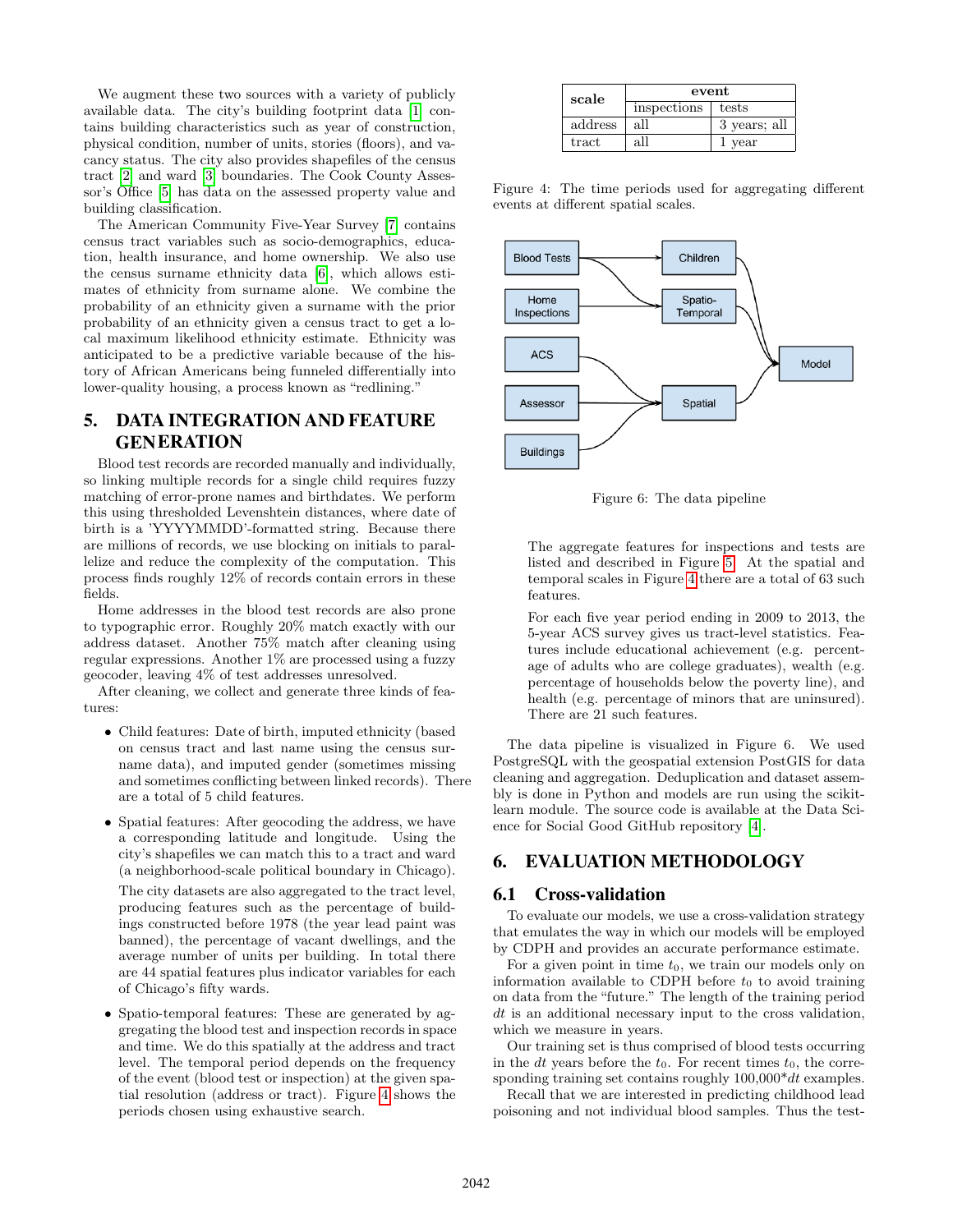<span id="page-4-0"></span>

| feature              | description                                     |
|----------------------|-------------------------------------------------|
| count                | number of tests                                 |
| tested               | whether there has been a test                   |
| poisoned             | whether there has been a poisoned test          |
| ebll count           | number of poisoned tests                        |
| ebll_prop            | proportion of poisoned tests                    |
| $avg_b$ ll           | average blood lead level                        |
| median_bll           | median blood lead level                         |
| max_bll              | maximum blood lead level                        |
| min_bll              | minimum blood lead level                        |
| std_bll              | standard deviation of blood lead level          |
| kid_count            | number of children tested                       |
| kid_ebll_here_count  | number of children with poisoned tests          |
| kid_ebll_first_prop  | proportion of children with poisoned tests      |
| kid_ebll_first_count | number of children with first poisoned test     |
| kid_ebll_first_prop  | proportion of children with first poisoned test |
|                      | $\lbrack a \rbrack$                             |

| (a)                     |                                                    |  |
|-------------------------|----------------------------------------------------|--|
| feature                 | description                                        |  |
| count                   | number of inspections                              |  |
| inspected               | whether or not an inspection occurred              |  |
| hazard_int_count        | number of inspections finding interior hazards     |  |
| hazard_ext_count        | number of inspections finding exterior hazards     |  |
| hazard_int_prop         | proportion of inspections finding interior hazards |  |
| hazard_ext_prop         | proportion of inspections finding exterior hazards |  |
| compliance_count        | number of inspections in compliances               |  |
| compliance_prop         | proportion of inspections in compliance            |  |
| avg_init_to_comply_days | average time from inspection to compliance         |  |

(b)

Figure 5: Spatio-temporal features for (a) blood tests and (b) home inspections.

ing examples, unlike the training examples, correspond to children, not blood tests. Children are included in the test set if they were born before  $t_0$  and have not been poisoned as of  $t_0$ . There are about 50,000 children in the test set for any recent  $t_0$ .

Note this evaluation setup dictates that we cannot use the (future) dates of a child's blood test as features in predicting whether those tests will return positive for lead. However, we can use the minimum of the child's age at  $t_0$  and the mean age of blood testing in the training period. Figure [7](#page-5-0) shows an example transformation.

Also note that the same child may appear in both the training and test periods if he or she is below the BLL threshold before  $t_0$  but above it after that time. We are modeling childhood lead poisoning, so we only consider blood samples up to three years after  $t_0$ . Because we train and test our models on data through 2013, we can only test on children born before January 1st, 2011, so that is the maximum  $t_0$ we will consider below.

### 6.2 Metrics

CDPH would deploy our models to rank children (or buildings) according to their risk for getting (or causing) lead poisoning. Due to limited resources, CDPH can only investigate a subset of cases. Therefore we measure the performance of a model by computing its precision in the examples predicted to be most at risk by that model. In this way we can estimate how many cases of future lead poisoning would be found, and so potentially ameliorated or avoided, if CDPH investigated a given number of cases.

Figure [8](#page-5-1) shows the precision at different proportions of intervention for several model types evaluated at two different years. The baseline here and henceforth is given by random classification and so is equal to the incidence of lead poisoning in the test set.

For simplicity the evaluations below will use precision in the top 5% as a representative metric. This choice is based on our observation over hundreds of model runs that this number is representative of precision at the top. That is, if the model A dominates model  $B$  at  $1\%$  then it unlikely that B dominates A at 10%. Note that  $1\%$  to  $10\%$  amounts to about 500 to 5,000 children (per year). This range is representative of the numbers that CDPH is considering for various interventions.

After tweaking each model's parameters, we observed similar performance for logistic regression, random forest, and support vector machines. See Figure [9](#page-5-2) for a comparison of the best models of each type. Based on this observation, we use logistic regression as a representative model for the following evaluations.

## 7. MODELS AND RESULTS

Once our dataset is assembled, we train a variety of classification algorithms including logistic regressions, support vector machines, and random forests.

Here we present the results of running a variety of models to find optimal parameters and measure the value of different kinds of features.

By varying the number of years in the training period, we determined that approximately three years of training data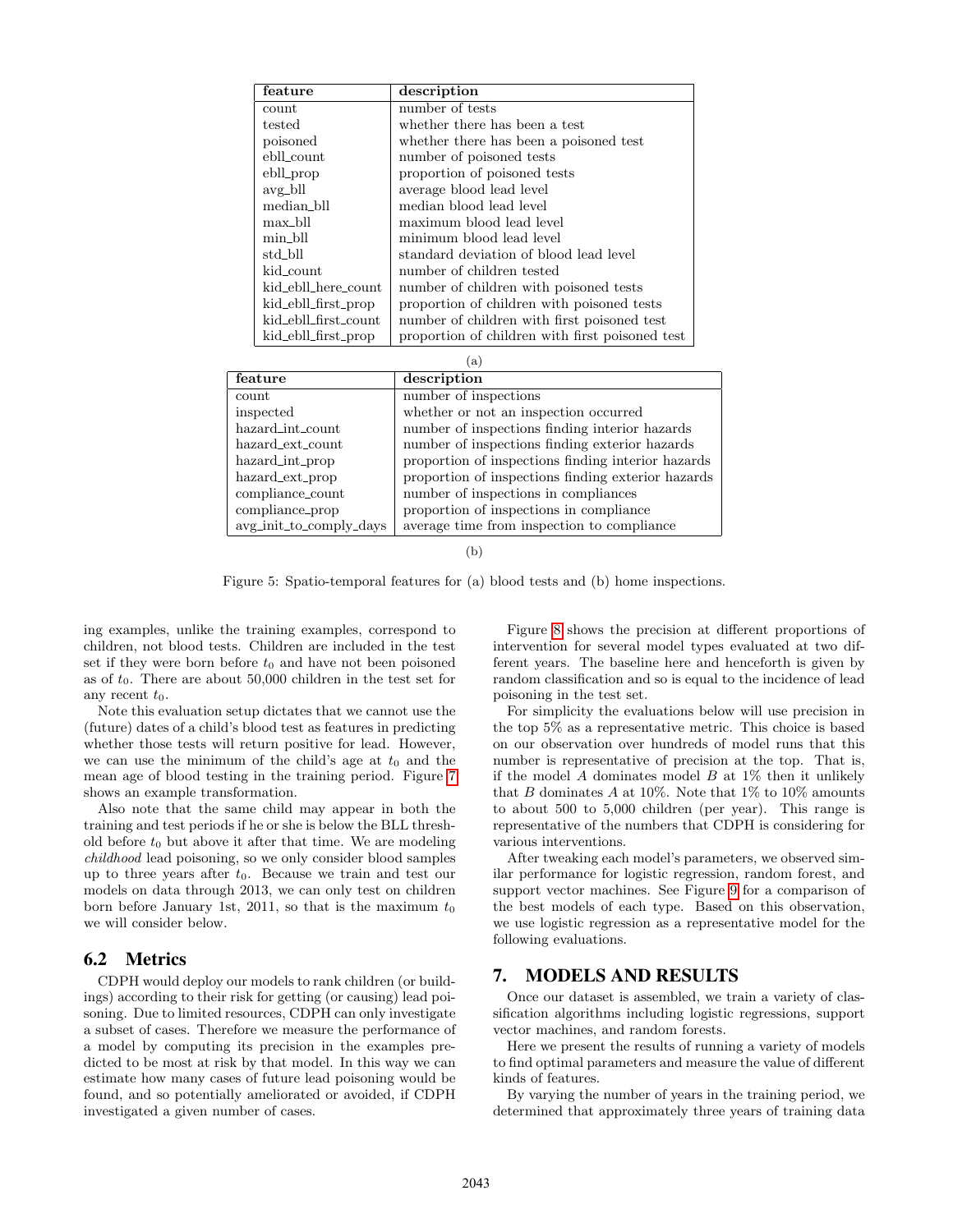<span id="page-5-0"></span>

| child | birth          | inspection     | test           | BLL |
|-------|----------------|----------------|----------------|-----|
|       | $2010 - 1 - 1$ | null           | $2010 - 9 - 1$ |     |
|       | $2010 - 1 - 1$ | null           | $2012 - 6 - 1$ |     |
|       | $2010 - 6 - 1$ | $2011 - 2 - 1$ | $2011 - 3 - 1$ | 5   |
| 3     | $2011 - 3 - 1$ | $2009 - 1 - 1$ | 2011-11-1      |     |
|       |                | 'a             |                |     |

| child | birth          | inspection | test           | poisoned |
|-------|----------------|------------|----------------|----------|
|       | $2010 - 1 - 1$ | null       | $2010 - 9 - 1$ | True     |
|       | $2010 - 1 - 1$ | null       | $2012 - 6 - 1$ | True     |
|       | $2010 - 6 - 1$ | null       | null           | False    |
|       |                |            |                |          |

Figure 7: Example record transformation with  $t_0=1/1/2011$ . Changes to prevent leakage are italicized. The first row is in the training set, the next two are in the test set, and fourth row is discarded.

<span id="page-5-1"></span>

Figure 8: Precision at different proportions of investigation for different model types for the same year.

<span id="page-5-2"></span>

Figure 9: The best models of each class perform comparably across years.

<span id="page-5-3"></span>

Figure 10: Performance plateaus after about three years of training data.

is optimal. See Figure [10.](#page-5-3) Note that the training period determines which blood samples are seen by the model but that all training examples include spatio-temporal features that draw on the entire history (blood tests and inspections) of an address or tract.

By fitting the same model on an increasing set of features we can observe the value added by those features. Figure [11](#page-6-0) shows that as we refine the spatial scale of our features the model improves dramatically, with address-level features (building age, condition, and history of lead poisoning and inspections) being especially important.

We can also categorize features as they were presented in Section [5.](#page-3-0) Figure [12](#page-6-1) shows that the spatial and spatiotemporal aggregations are very important.

We use the  $l_1$ -penalized (inverse regularization coefficient  $C = .001$ ) logistic regression for feature selection. We examine the most important features as measured by the magnitude of their (normalized) coefficients. Figures [14](#page-6-2) and [13](#page-6-3) show these features having negative and positive coefficients respectively, i.e. corresponding to reduced and increased risk for lead poisoning, respectively. See the captions for a descriptions of the features.

## 8. IMPLEMENTATION

Based on the encouraging results of our experiments described in the previous section, this section focuses on how CDPH is using our predictive models to prevent lead poisoning. Currently, Chicago requires doctors to determine the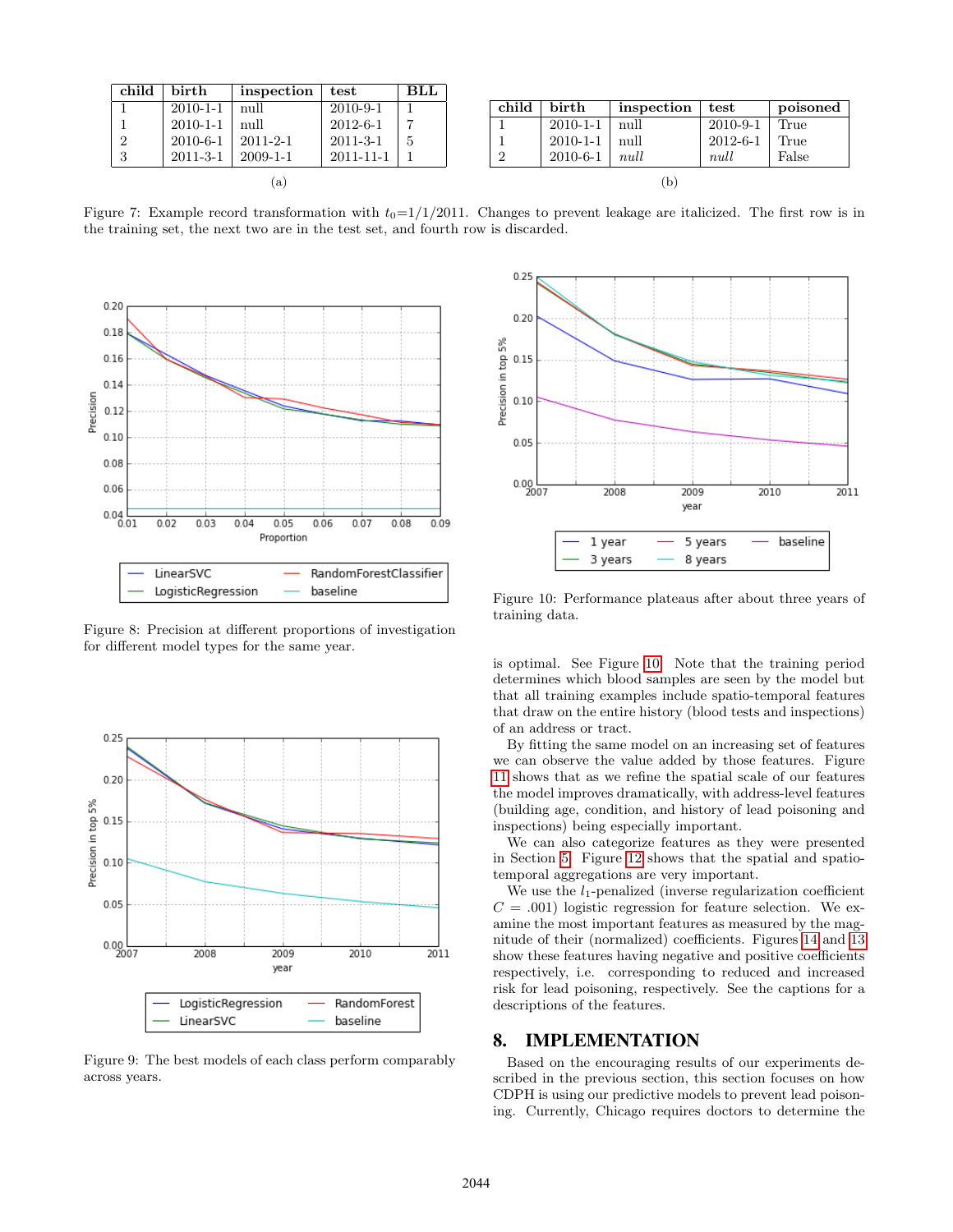<span id="page-6-0"></span>

Figure 11: Precision for different feature sets

<span id="page-6-3"></span>

| feature                              | coefficient |
|--------------------------------------|-------------|
| test_kid_age_days                    | 0.224396    |
| address_assessor_age                 | 0.193478    |
| address_tests_3y_kid_ebll_here_prop  | 0.166018    |
| tract_tests_1y_kid_ebll_here_prop    | 0.145755    |
| address_tests_3y_kid_ebll_first_prop | 0.092541    |
| address_tests_all_ebll_prop          | 0.052439    |
| address_tests_3y_ebll_count          | 0.043917    |
| tract_tests_1y_kid_ebll_here_count   | 0.028020    |

Figure 13: Features with positive standardized coefficients (increased risk for lead poisoning) in a regularized logistic regression. In order, these are the age of the child at the time of testing, the age of the home according to the assessor, the proportion of children tested at this address in the past three years who were poisoned first at this address, the proportion of children tested at this tract in the last year who were poisoned first at this tract, the proportion of blood tests at this address that were poisoned, the number of blood tests at this address in the past three years that were poisoned, and the number of children poisoned on this tract in the past year.

<span id="page-6-1"></span>

Figure 12: Increasing precision as we supplement the child features with spatial features and spatio-temporal features.

<span id="page-6-2"></span>

| feature                               | coefficient |
|---------------------------------------|-------------|
| acs_5yr_race_pct_white                | $-0.084256$ |
| acs_5yr_health_pct_insured_employer   | $-0.079481$ |
| $acs_5yr_edu_pct_ba$                  | $-0.020562$ |
| tract_inspections_all_compliance_prop | $-0.019487$ |
| address_building_year                 | $-0.019209$ |
| acs_5yr_edu_pct_advanced              | $-0.012124$ |
| address_tests_all_tested              | $-0.010470$ |
| address_lat                           | $-0.007380$ |

Figure 14: Features with negative standardized coefficients (decreased risk for lead poisoning) in a regularized logistic regression. In order, these are the percentage of the census tract that are white, the percentage of the tract that have employer health insurance, the percentage of adults with at least a bachelor's degree, the proportion of all inspections on this tract which have been complied, the year the home was built according to the buildings department, percentage of adults on the tract with an advanced degree, whether or not a child has been previously tested at this address, and the latitude of the address.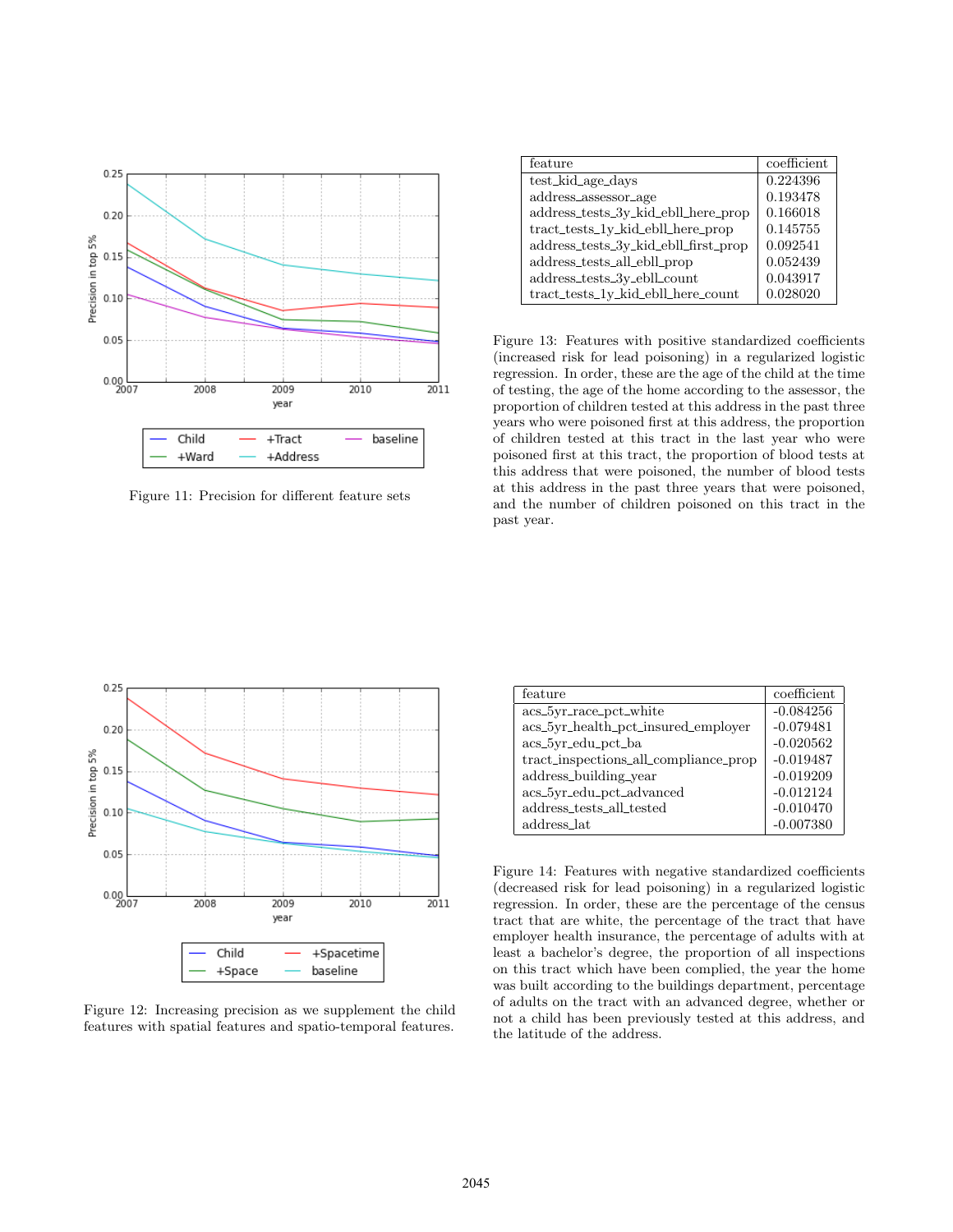BLLs of all young children, regardless of housing age or the absence of other risk factors for lead exposure. This requirement is often ignored. Medicaid also requires two blood tests by age two. In the near future, these requirements will be loosened or will be ignored even more frequently as the risk of elevated lead exposure continues its rapid decline. This will increase the need for and usefulness of a tool that allows stakeholders to better assess risk and take preventative actions as warranted.

There are several ways that CDPH is planning to use the risk model. Each method involves a variation on disseminating the risk score to participants in a young child's life who provide medical care, child rearing, or housing and educating them on how to use this to reduce exposure to lead.

For pregnant women and parents of young children, CDPH is using billboard advertisements to encourage them to request home inspections. The risk score for these homes will be used by CDPH to prioritize inspections. In addition, publishing and publicizing the risk scores of housing allows this target audience to choose low risk housing when they are moving or request an inspection to determine if there are actual lead-based paint hazards. Even when no hazards exist, a high risk score may prompt families to make other behavior changes that minimize exposure from exterior soil (e.g. removing shoes, covering bare soil) and water (e.g. flushing) and more carefully monitor the child's diet to reduce absorption.

For doctors and other health care providers, knowing the risk score for a child can allow them to provide advice to the family regarding inspections and other exposure reducing practices. CDPH is recruiting health and social service providers to facilitate lead-based paint hazard inspections by city inspectors when their patients who are perinatal women live in high-risk housing. In addition, the CDPH is actively trying to pilot an effort where risk scores are incorporated into a child's medical record thus being available to the doctor during well-child visits.

For landlords and housing providers, CDPH is developing a program of outreach and education. For large landlords, CDPH will disseminate risk scores for their properties and encourage them to discuss and negotiate a maintenance plan with the inspectors to reduce the risk of exposure from current hazards and avoid hazardous maintenance and renovation practices. For home owners, CDPH will use the risk score to prioritize free inspections; CDPH has funding to pay for remediation for poorer owners and residents, which reduces the chance that the family will be burdened by unsustainable expenses required after the inspection.

# 9. THE PROMISE OF LIFETIME TRAJEC-TORY MODELING

While this paper describes in detail one model that was used, there are many other possible approaches to this problem and several others that are already being explored. One approach attempts to predict later lifetime exposure from infancy, using features on the child at birth, or from early doctors visits. The rationale relies on the idea that trace amounts of lead, perhaps acquired from the air or even from the mother, indicate much higher amounts of environmental lead. The infant is not yet at risk from these sources exclusively because of their inability to crawl. While measured levels at infancy might be below the CDC threshold, not



Figure 15: Lifetime trajectories from aggregated data

giving a doctor quantitative cause for concern, they might also be strong indicators that the threshold will be crossed, once crawling begins – allowing a critical window of up to several months for remediation. In addition to being strictly preventative, this approach has the added significant benefit that it could be included as a part of post-natal doctors visits, meaning a schedule of opportunities for an early test is already in place.

While few features and few tests were available for an individual, there was sufficient variation in age at the time of a test to construct rough canonical lifetime trajectories by aggregating tests from many children. In other words, "average BLL at age X" could be calculated easily. One such trajectory was constructed for each census tract in the city, and these trajectories were clustered into low, medium, and high risk. These clusters were cleanly distinguishable even during the period prior to the jump in lead levels that takes place when crawling begins – suggesting that with more features (and aggressive early testing), this approach has significant preventative potential.

# 10. CONCLUSIONS AND FUTURE WORK

Thousands of Chicago children are poisoned by lead every year, incurring great health and social costs to the city in both the short and long term. We developed this model in conjunction with the Chicago Department of Public Health to help them prioritize their inspection and testing schedule. Using blood tests, home inspections, county land assessments, and census data, the model produces more accurate predictions of lead risk than what CDPH had available.

CDPH is working to implement this model in several ways. CDPH has deployed billboards encouraging families to contact the city for free home lead inspections; CDPH will use the model to prioritize which houses to target first. CDPH also plans to make house-level risk scores available to the public so families can better choose where to live or, if they live there, to minimize their risk. CDPH is working to integrate the model into local electronic medical record systems to encourage health professionals to engage families at risk.